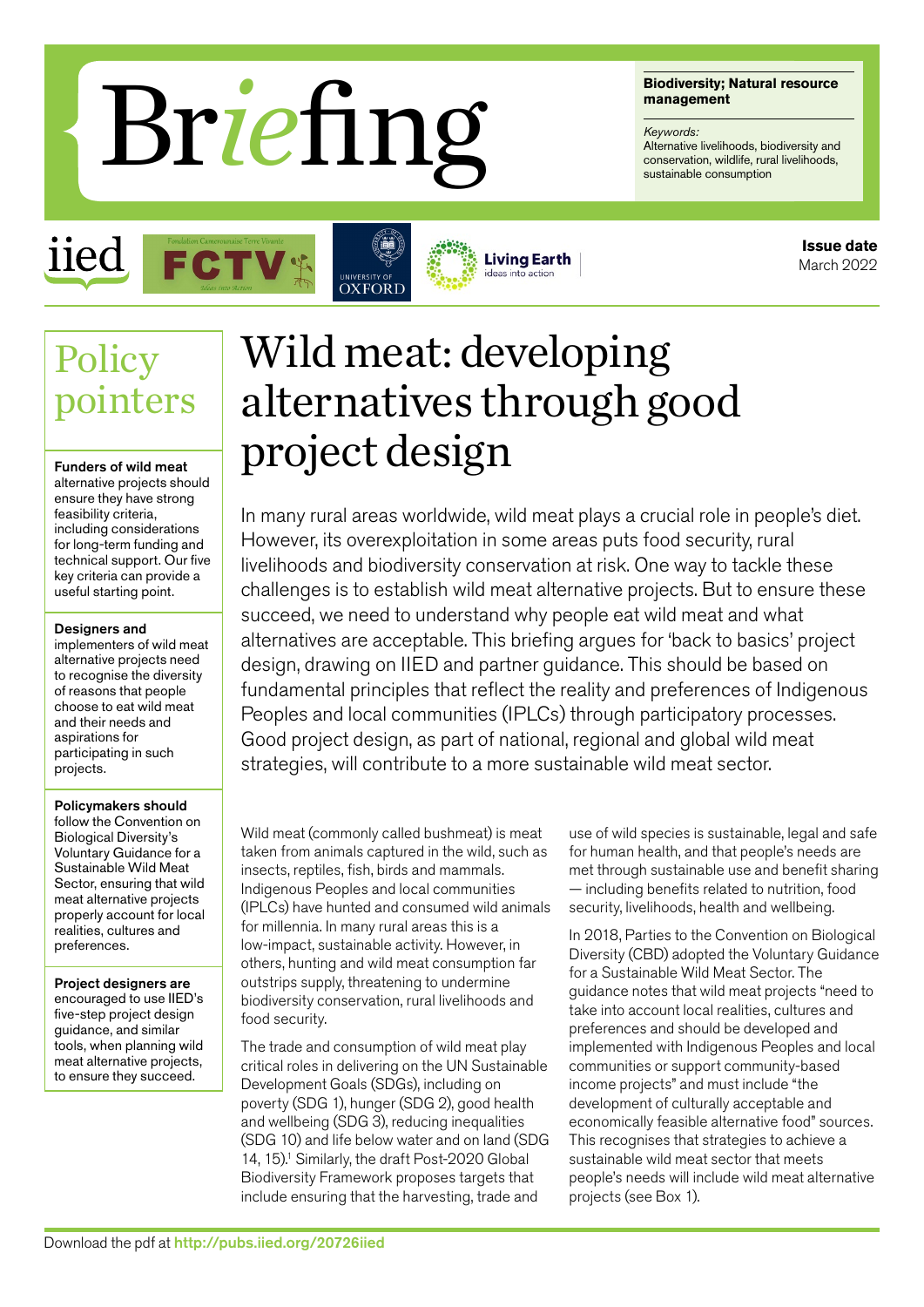Despite significant investment, the effectiveness of wild meat alternative projects is largely unknown, $2,3$  and it is common to hear anecdotal evidence of abandoned, failed wild

*To avoid the current pitfalls of wild meat alternative projects, they must be viable from the outset*

meat alternative projects. This is mainly because projects do not meet basic feasibility criteria for effective project design, or fail to respond to why people choose to eat wild meat, and what alternatives they want.

Our UK Darwin Initiative-funded project 'Why Eat Wild Meat' provides valuable insights for

those planning and designing wild meat alternative projects. From this we have compiled a practical guide to better design wild meat alternative projects, particularly in rural contexts — 'Wild Meat Alternative Projects: Practical Guidance for Project Design' (see Figure 1). Drawing on this guide, our briefing highlights some of key areas where revisiting project basics could ensure better project design.

## Probing project feasibility

To avoid the current pitfalls of wild meat alternative projects, they must be viable from the outset.

## Box 1. What are wild meat alternative projects?

Wild meat alternative projects — often referred to as 'alternative protein projects' — have been a key feature of conservation programmes for decades. Typically, they are used to reduce pressure on endangered wild species. Aiming to achieve food security and biodiversity conservation, they encourage people to move away from consuming wild meat, through the introduction of small livestock such as chickens and pigs, insect or plantbased food choices, or sustainable fishing. Some projects introduce an alternative income-generating activity such as tourism guiding, beekeeping, livestock rearing or agroforestry.

This briefing focuses on projects that are intended to provide an alternative source of food rather than providing alternative income sources.

## Figure 1. Practical guidance for the design of wild meat alternative projects<sup>14</sup>



Assess project feasibility



**Step 1: Step 2: Step 3: Step 4: Step 5:** Scope the priority conservation threats and stakeholders Explore why people eat wild meat



Investigate what types of wild meat alternative projects work best



Refine your wild meat alternative project

Step 1 of the guide proposes that funders and project implementers apply five feasibility criteria,<sup>4</sup> to ensure projects are effective:

- 1. Long-term donor commitment
- 2.Hands-on technical assistance for project participants
- 3.Local support for projects, including free, prior and informed consent
- 4.Multidisciplinary partnerships
- 5.Research skills for understanding the current situation.

The prevalence of small, short-term grants is undermining the success of wild meat alternative projects, resulting in insufficient resources for project design, monitoring and evaluation, and hands-on support to project participants.5 Longer funding cycles and realistic timeframes for scale up and implementation are key. Long-term technical support is also needed, which could include:

- 1) Sharing best practice, and open and honest learning about why projects succeed and fail
- 2) Mentoring for improving theory of change and project monitoring and evaluation
- 3) Practical guidance and requirements for recognising IPLC values and priorities.

## Understanding the diversity of drivers

Wild meat alternative projects are commonly based on flawed assumptions which undermine many of them. These include assumptions about substitution (ie an alternative food source may supplement rather than substitute for another food source); community homogeneity (ie a community is not one, it includes people of different ages, genders, ethnicities — with varied preferences and needs); and impact scalability (ie what works in one community will not necessarily work elsewhere).6 These assumptions are often based on inadequate information about people's needs, aspirations and the factors that influence why they choose to eat wild meat.7 Too often this leads to interventions that are inappropriate for a particular community. Investing in inclusive project design that asks the right questions and accounts for IPLC's perspectives is crucial to improve the effectiveness of wild meat alternative projects.

We draw attention to two key aspects for improving project design: exploring why people eat wild meat and investigating what types of wild meat alternative project would work best.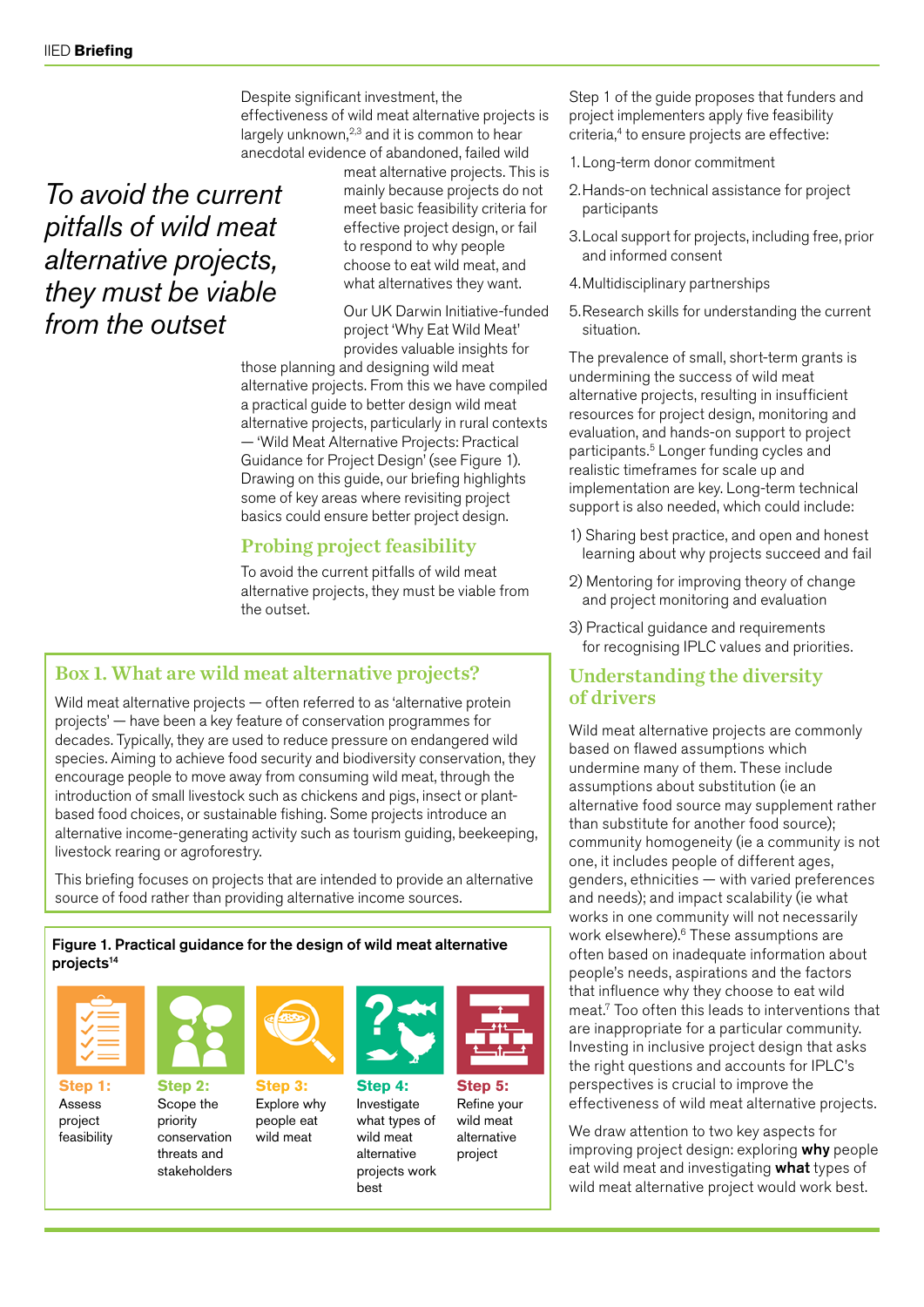People in rural areas choose to eat wild meat for varied reasons — availability, affordability, taste preferences, tradition, religion and culture, for example. $8$  Eating wild meat is a **choice** informed by emotional and physical attachment.

Fully exploring, during project design, why people choose to eat wild meat is essential for building a culturally respectful, as well as sustainable, wild meat sector.<sup>9</sup>

The project's research team interviewed people in four villages around the Dja Faunal Reserve in Cameroon. It found that ease of access, taste and perceived health benefits were important, and under-recognised, drivers of wild meat consumption (see Box 2 and Figure 2).

Secondly, investigating **what** type of wild meat alternative project is appropriate for a particular community is also vital. Projects can take many forms depending on decisions, for example, about who is best to target (eg women or men), what interventions/outcomes are needed (eg income, food or both), at what scale (eg household or community) and with what — if any — conditions (eg benefits conditional on no hunting). These decisions are often made by technical advisors, who may overlook IPLC's perspectives. For example, if a project requires different groups to work together it is key to understand power dynamics within and between households<sup>10</sup> to avoid mistrust<sup>7</sup> and risk exacerbating inequalities and conflict. One approach that can be used is scenario-based interviews (see Box 3).

## The way forward

With mounting concerns over the role of the wild meat trade in zoonotic disease transmission — driven by questions about COVID-19's origins — we anticipate a rise in interest in wild meat alternative projects. Indeed, this may be intensified by international calls for bans on wildlife consumption and trade. Such demands, however, risk exacerbating food insecurity, driving land use change,<sup>11</sup> undermining human rights, damaging conservation incentives and harming sustainable development.12

Achieving a sustainable wild meat sector requires moving away from ad hoc, small-scale projects to designing comprehensive strategies including multiple interventions (ie not just wild meat alternative projects) along wild meat value chains.13 Wild meat alternative projects can be an important part of building towards a sustainable wild meat sector. Yet currently many fall short of expectations. Where they are implemented as part of global, regional and national wild meat strategies, they need to be culturally respectful and respond to the diverse

### Box 2. Study: why eat wild meat? The role of taste, health and tradition in rural Cameroon

From April–June 2019, we carried out semi-structured interviews with 542 people in four villages in rural Cameroon. Figure 2 shows the species that were cited as preferred and avoided, and the reasons why.

Taste was an important reason why people chose to eat pangolin species and brush-tailed porcupine. Perceived health benefits were an important reason why people chose to eat fish species (seen to be lighter on the stomach than dark meats).

Tradition was a prominent reason cited for avoiding the consumption of some species, particularly leopard and black colobus. These species were regarded in two of the study villages as totem species and 'spirits of the forest'.

This challenges dominant narratives that consumption of wild meat in rural contexts is mainly driven by availability, ease of access and affordability. Other factors like enjoyment, taste, health and tradition — often seen as secondary — can be just as important.